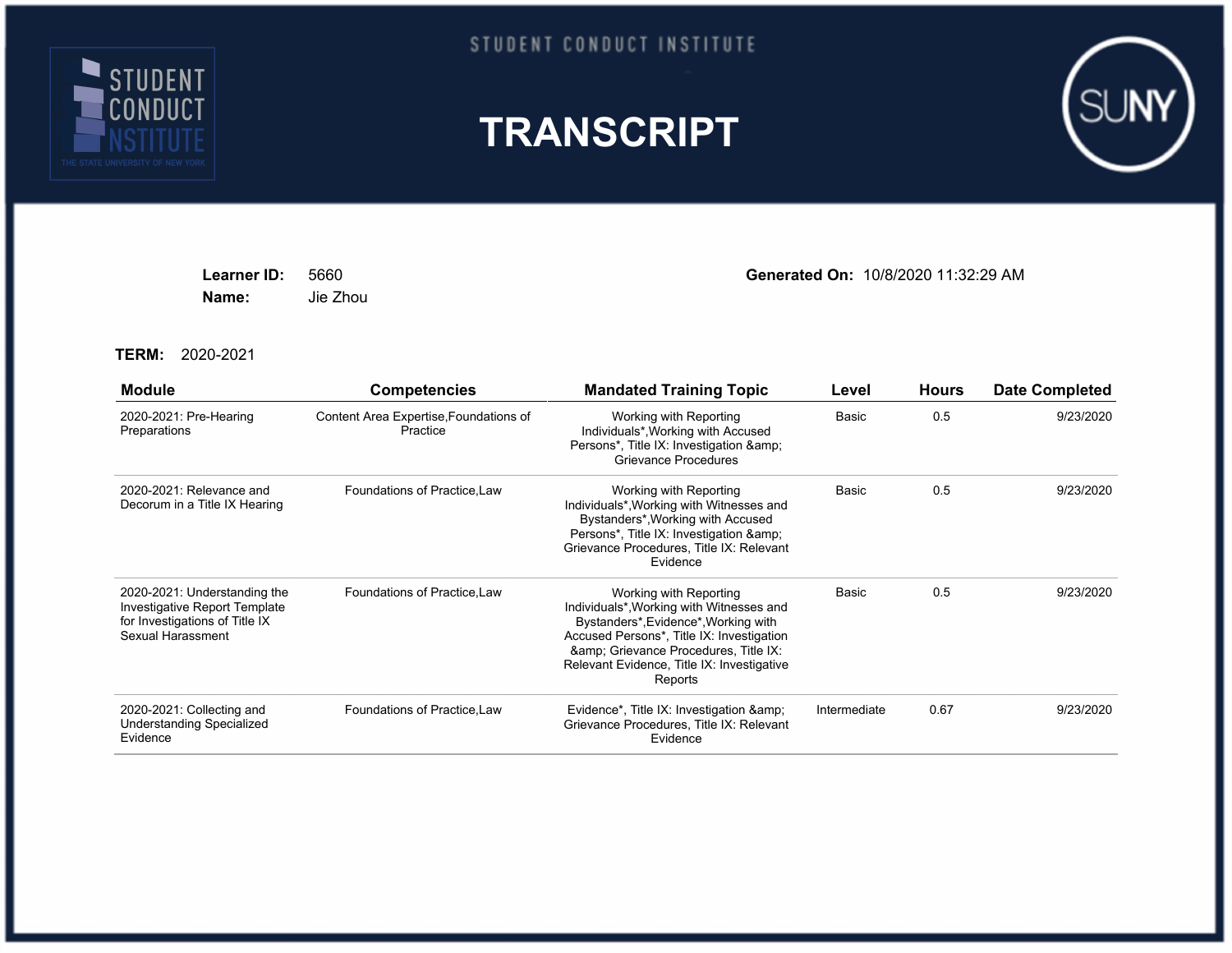

STUDENT CONDUCT INSTITUTE

## **TRANSCRIPT**



| 2020-2021: Effective<br>Interviewing of Parties and<br>Witnesses                     | <b>Foundations of Practice</b>                          | Working with Reporting<br>Individuals*, Working with Witnesses and<br>Bystanders*, Working with Accused<br>Persons*, Title IX: Investigation &<br>Grievance Procedures, Title IX: Relevant<br>Evidence                                                                                                               | Basic        | 0.67 | 9/23/2020 |
|--------------------------------------------------------------------------------------|---------------------------------------------------------|----------------------------------------------------------------------------------------------------------------------------------------------------------------------------------------------------------------------------------------------------------------------------------------------------------------------|--------------|------|-----------|
| 2020-2021: Evidence in the<br><b>Student Conduct Process</b>                         | Content Area Expertise, Foundations of<br>Practice      | Evidence*, Title IX: Relevant Evidence                                                                                                                                                                                                                                                                               | Basic        | 0.5  | 9/23/2020 |
| 2020-2021: Online<br>Harassment                                                      | Content Area Expertise, Law                             | Laws, Policies, and Procedures*, Title IX:<br>Sexual Harassment                                                                                                                                                                                                                                                      | Basic        | 0.3  | 9/23/2020 |
| COMING SOON - 2020-2021:<br>Hearing Technology: Closed-<br><b>Circuit Television</b> | <b>Foundations of Practice</b>                          | Title IX: Investigation & Grievance<br>Procedures, Title IX: Technology                                                                                                                                                                                                                                              | Basic        | 0.5  | 9/22/2020 |
| 2020-2021: Virtual Hearing<br>Technology                                             | <b>Foundations of Practice</b>                          | Title IX: Investigation & Grievance<br>Procedures, Title IX: Technology                                                                                                                                                                                                                                              | Basic        | 0.3  | 9/22/2020 |
| 2020-2021: Sexual<br>Harassment: Legal Definitions                                   | Law                                                     | Laws, Policies, and Procedures*, Types of<br>Sexual and Interpersonal Violence*, Title<br>IX: Sexual Harassment                                                                                                                                                                                                      | Basic        | 0.5  | 9/22/2020 |
| 2020-2021: Legal Framework<br>for Understanding Conflicts of<br>Interest and Bias    | Foundations of Practice.Law                             | Title IX: Investigation & Grievance<br>Procedures, Title IX: Conflicts of Interest<br>and Bias                                                                                                                                                                                                                       | <b>Basic</b> | 0.5  | 9/21/2020 |
| 2020-2021: Title IX Final Rule<br><b>Basics</b>                                      | Content Area Expertise, Foundations of<br>Practice, Law | Laws, Policies, and Procedures*, Types of<br>Sexual and Interpersonal<br>Violence*, Standard of<br>Review*, Confidentiality*, Title IX: Sexual<br>Harassment, Title IX: Jurisdiction, Title IX:<br>Investigation & Grievance Procedures,<br>Title IX: Conflicts of Interest and Bias, Title<br>IX: Relevant Evidence | Basic        | 0.5  | 9/21/2020 |